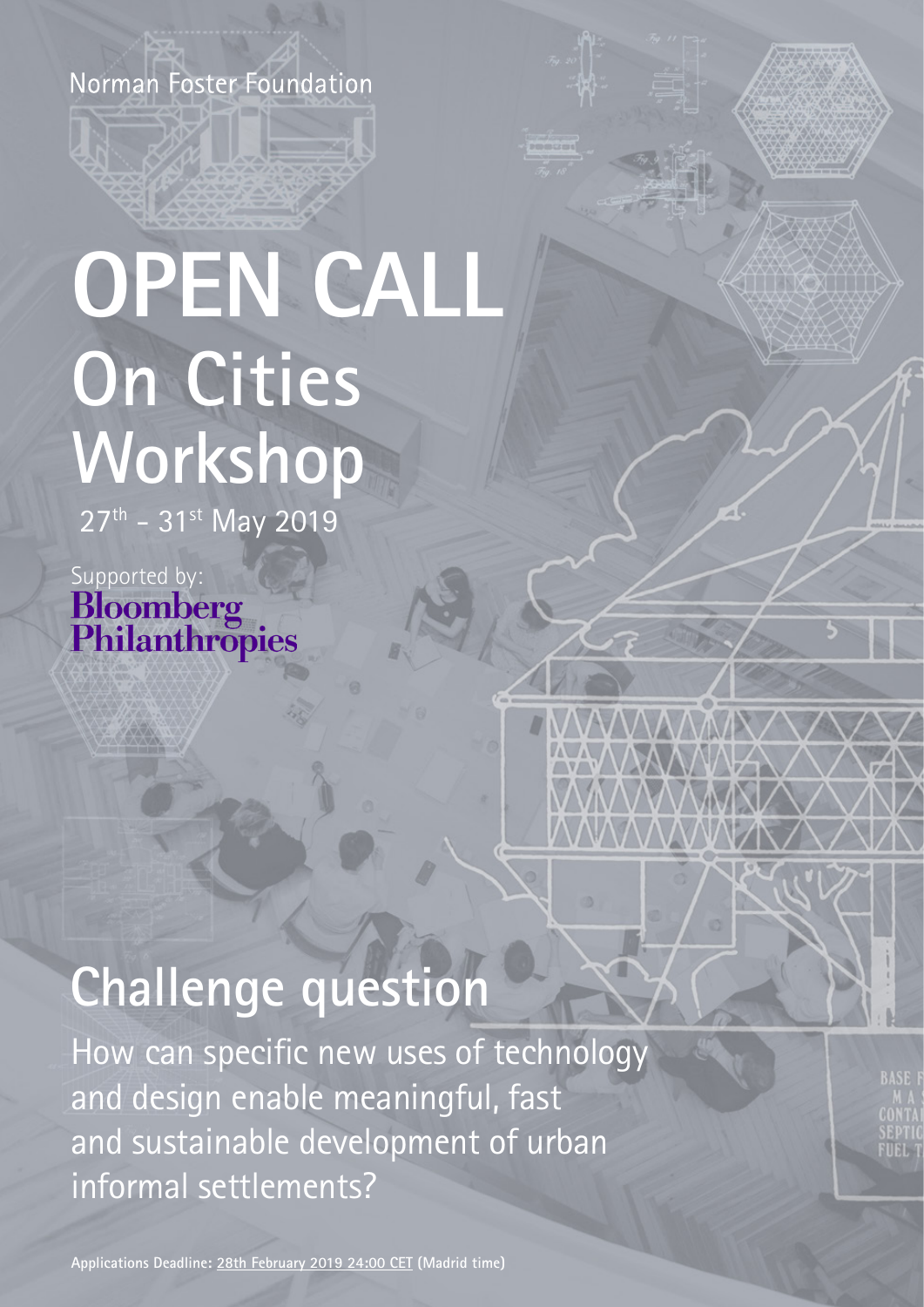## NFF On Cities Workshop 2019

Supported by Bloomberg Philanthropies

Madrid, 28 January 2019

The Norman Foster Foundation promotes interdisciplinary thinking and research to help new generations anticipate the future. Since 2017, the Foundation's Education and Research Units organize a series of workshops and Public Debates where students and professionals from all over the world come together for a week of experimental work and research.

The Foundation's Education and Research Units are delighted to announce an open call for submissions to award ten scholarships to take part in the upcoming On Cities Workshop to be held in Madrid, Spain.

The On Cities Workshop 2019 will explore new opportunities that integrate emerging technologies with new local information and processes of architecture and design. A special challenge is to imagine scalable models of architecture and design that work with vernacular forces in the built environment and can lead to fast and sustainable development in millions of neighbourhoods over the next decade.

Luis Bettencourt, the 2019 Workshop mentor, introduces the research topic as follows: 'The world is urbanizing fast. Most of this transformation, in terms of speed and scale, is occurring in Asia and Africa, where cities are struggling to accommodate and service hundreds of millions of people. This challenge is often characterized by vast informal settlements, which in cities like Mumbai or Lagos may house the majority of the population. National and International Sustainable Development plans call for an unprecedented fast transformation, which must be understood in the context of cities and their neighbourhoods and promoted by new ways of thinking and acting.'

The Foundation awards 10 scholarships to students from the diverse backgrounds of architecture, design, engineering, humanities, technology and urban planning. Grants will cover all transportation, accommodation and meals related to the week-long event in Madrid, Spain. Scholars will engage with an interdisciplinary Academic Body formed by mentors ranging from industry, academia/institutions, consulting and NGOs.

The workshop will take place on 27-31 May 2019 and it is supported by Bloomberg Philanthropies, which has a long-term interest in visionary ways of addressing the challenges faced by cities around the world using data-informed solutions.